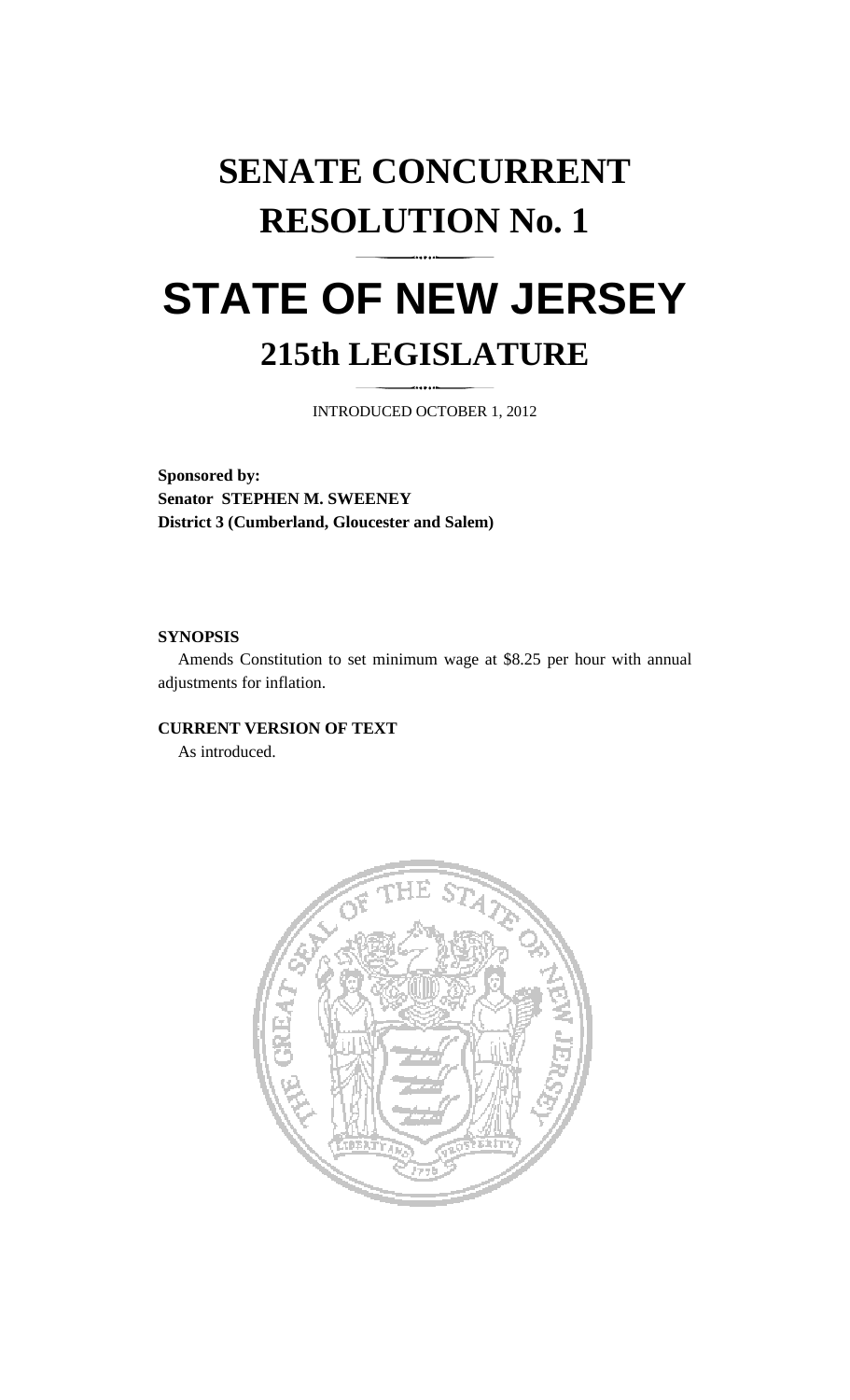2

1 **A CONCURRENT RESOLUTION** proposing to amend Article I of the 2 New Jersey Constitution by adding a new paragraph thereto. 3 4 **BE IT RESOLVED** *by the Senate of the State of New Jersey (the*  5 *General Assembly concurring):* 6 7 1. The following proposed amendment to the Constitution of 8 the State of New Jersey is agreed to: 9 10 PROPOSED AMENDMENT 11 12 Amend Article I of the State Constitution by the addition of the 13 following paragraph: 14 23. All workers employed in the State have a right to be paid 15 wages that are not oppressive or unreasonable and are sufficient to 16 safeguard their health, efficiency, and general well-being and to 17 protect them, as well as their employers, from the effects of serious 18 and unfair competition resulting from wage levels detrimental to 19 their health, efficiency and well-being. Following the establishment 20 of an appropriate minimum wage rate, the making of regular, annual 21 cost-of-living adjustments in that minimum wage will benefit 22 workers by reducing the impact of inflation on them and benefit 23 employers by providing small, manageable, incremental increases 24 in the minimum wage which will end the historic pattern of large, 25 sudden, disruptive increases in the minimum wage in very short 26 time periods in between long periods without increases. Every 27 employer shall, beginning the January 1 next following the date of 28 the approval of this amendment by the people pursuant to Article IX 29 of the Constitution, pay each employee a wage rate of not less than 30 the rate required by the "New Jersey State Wage and Hour Law," 31 P.L.1966, c.113 (C.34:11-56a et seq.) on that date, or \$8.25 per 32 hour, whichever is more, for the first 40 hours of working time in 33 any week and one and one half times the employee's regular hourly 34 wage for each hour of working time in excess of 40 hours in any 35 week. On the September 30 next following the date of the approval 36 of this amendment, and on September 30 of each subsequent year, 37 the State minimum wage rate shall be increased effective the 38 following January 1 by any increase during the one year prior to 39 that September 30 in the consumer price index for all urban wage 40 earners and clerical workers for all items as calculated by the 41 federal government. If, at any time, the federal minimum hourly 42 wage rate set by section 6 of the federal "Fair Labor Standards Act 43 of 1938" (29 U.S.C. s.206) is raised to a level higher than the 44 minimum wage set by this paragraph, the minimum wage set by this 45 paragraph shall be immediately increased to the level of the federal 46 minimum wage, and all subsequent increases based on increases in 47 the consumer price index pursuant to this paragraph shall be applied 48 to the minimum wage as increased to match the federal minimum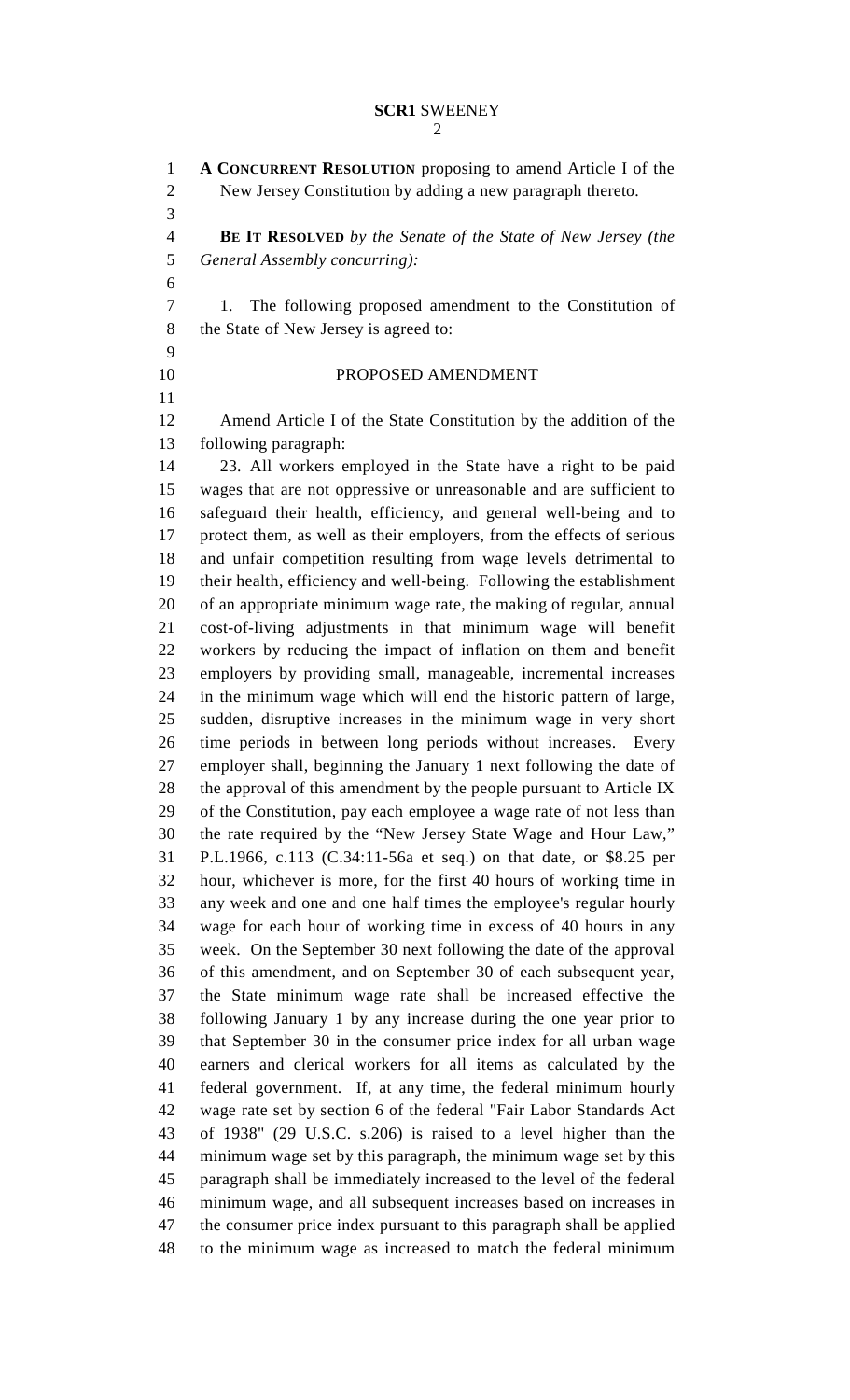3

1 wage. If the minimum wage required by the provisions of the "New 2 Jersey State Wage and Hour Law," P.L.1966, c.113 (C.34:11-56a et 3 seq.) is increased by amendment of that law, all subsequent 4 increases based on increases in the consumer price index pursuant 5 to this paragraph shall be applied to the minimum wage as increased 6 by the amendment of that law. The minimum wage requirements 7 and overtime requirements of this paragraph shall apply to all 8 categories of employees who were, on the date of the approval of 9 this amendment, subject to the minimum wage requirements and 10 overtime requirements of the "New Jersey State Wage and Hour 11 Law," P.L.1966, c.113 (C.34:11-56a et seq.), and those minimum 12 wage or overtime requirements shall not apply to the respective 13 categories of employees who were exempt from those minimum 14 wage or overtime requirements on that date, except that that act 15 may be amended to extend the scope of that act to categories of 16 employees that were previously exempted from the minimum wage 17 or overtime requirements. All remedies, penalties or other 18 measures provided by that act as of that date for violations of the 19 provisions of that act, and any remedies, penalties or other measures 20 for violations of that act which are subsequently added by 21 amendment to that act, shall be applicable to violations of this 22 paragraph. No provision of this paragraph or the "New Jersey State 23 Wage and Hour Law," P.L.1966, c.113 (C.34:11-56a et seq.) shall 24 be construed as prohibiting, at any level of government, the 25 establishment, by collective bargaining agreement, law, or other 26 means, of requirements or standards regarding wage rates, overtime, 27 or other terms and conditions of employment which are more 28 favorable to employees, or provide greater protections or rights to 29 employees, than the requirements or standards of this paragraph, 30 including prevailing wage and other requirements or standards 31 pertaining to public contracts.

32

33 2. When this proposed amendment to the Constitution is finally 34 agreed to pursuant to Article IX, paragraph 1 of the Constitution, it 35 shall be submitted to the people at the next general election 36 occurring more than three months after the final agreement and 37 shall be published at least once in at least one newspaper of each 38 county designated by the President of the Senate, the Speaker of the 39 General Assembly and the Secretary of State, not less than three 40 months prior to the general election.

41

42 3. This proposed amendment to the Constitution shall be 43 submitted to the people at that election in the following manner and 44 form:

45 There shall be printed on each official ballot to be used at the 46 general election, the following:

47 a. In every municipality in which voting machines are not used, 48 a legend which shall immediately precede the question as follows: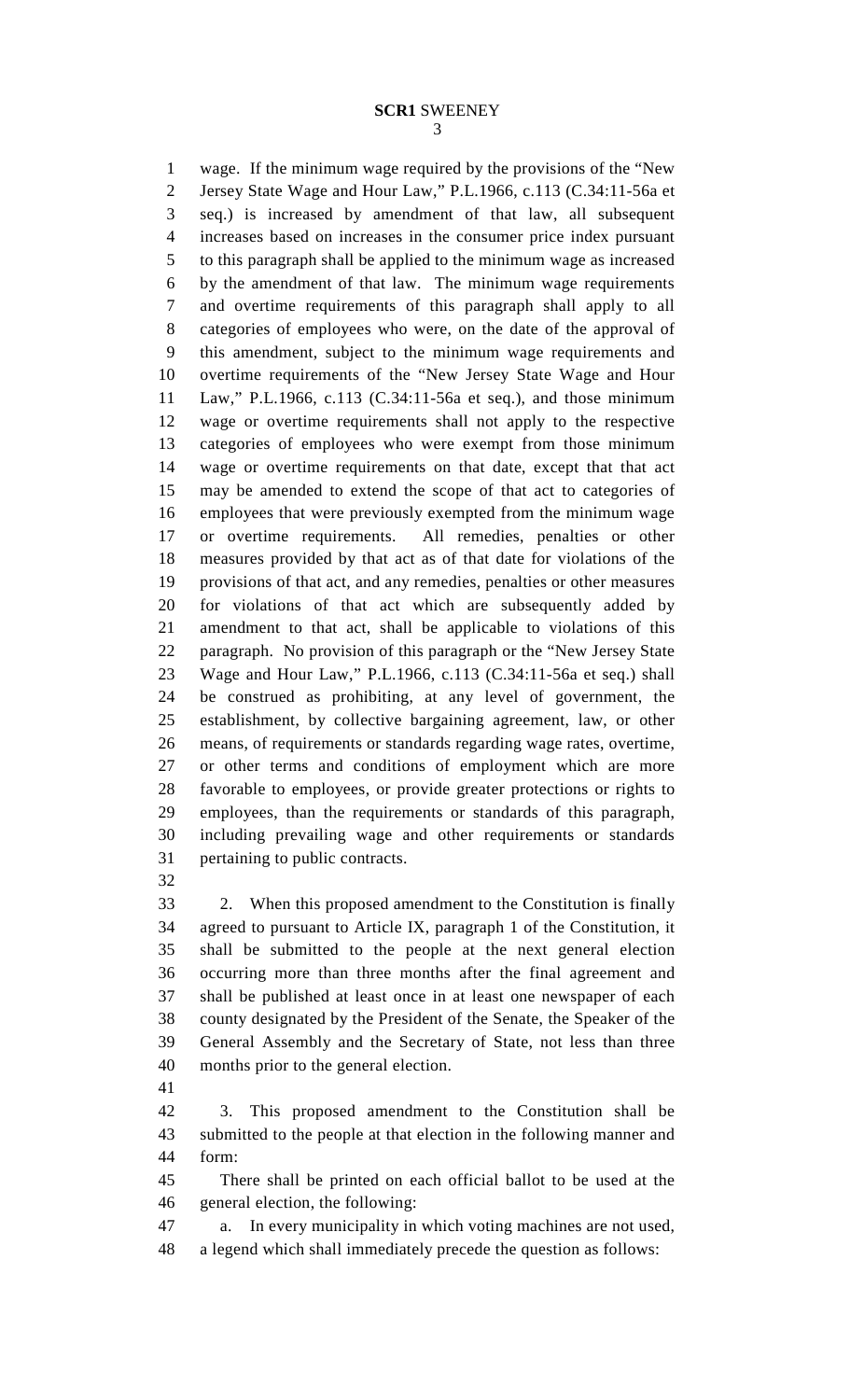#### **SCR1** SWEENEY 4

1 If you favor the proposition printed below make a cross (X), plus 2 (+), or check  $(\vee)$  in the square opposite the word "Yes." If you are 3 opposed thereto make a cross  $(X)$ , plus  $(+)$  or check  $(')$  in the 4 square opposite the word "No."

5 b. In every municipality the following question:

|                | CONSTITUTIONAL AMENDMENT TO                    |
|----------------|------------------------------------------------|
|                | SET A STATE MINIMUM WAGE WITH                  |
|                | ANNUAL COST OF LIVING INCREASES                |
| <b>YES</b>     | you approve amending the State<br>Do           |
|                | Constitution to set a State minimum wage       |
|                | rate of at least \$8.25 per hour?<br>The       |
|                | amendment also requires annual increases in    |
|                | that rate as needed to keep pace with          |
|                | increases in the cost of living.               |
|                | <b>INTERPRETIVE STATEMENT</b>                  |
| N <sub>O</sub> | This amendment to the State Constitution       |
|                | sets the State minimum wage at the level in    |
|                | effect under current law, or \$8.25 per hour,  |
|                | whichever is more. Cost of living increases    |
|                | would be added each year. Also, if the         |
|                | federal minimum wage rate is raised above      |
|                | the State rate, the State rate would be raised |
|                | to match the federal rate. Future cost of      |
|                | living increases then would be added to that   |
|                | raised rate.                                   |
|                | Workers currently exempt from the State        |
|                | minimum wage law would continue to be          |
|                | exempt. But the amendment allows that law      |
|                | to be changed in the future to extend          |
|                | minimum wage coverage to workers who are       |
|                | This amendment retains<br>now exempt.          |
|                | current penalties for violations of the State  |
|                | minimum wage law, but allows further           |
|                | penalties to be added in the future.           |
|                |                                                |
|                |                                                |
|                |                                                |

6 7

9

### 8 STATEMENT

10 The purpose of this proposed constitutional amendment is to 11 provide that workers have a right to be paid wages at rates which 12 are not oppressive or unreasonable and are sufficient to safeguard 13 their health, efficiency, and general well-being and to protect them, 14 as well as their employers, from the effects of serious and unfair 15 competition resulting from wage levels detrimental to their health, 16 efficiency, and well-being. The amendment requires, following the 17 establishment of a minimum wage rate appropriate to that purpose,